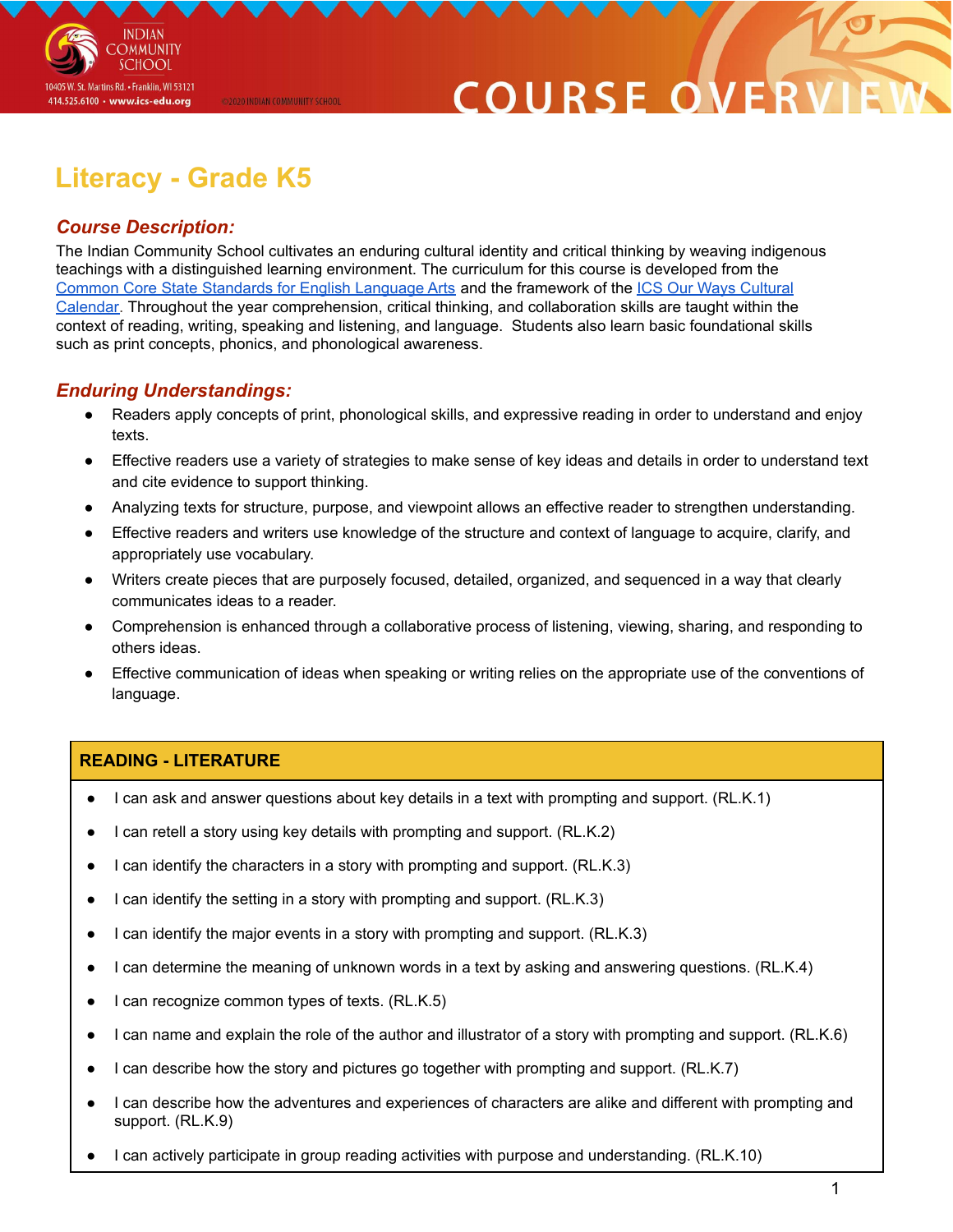

## **COURSE OVE**

#### **READING - INFORMATIONAL TEXT**

@2020 INDIAN COMMUNITY SCHOOL

- I can ask and answer questions about key details in a text with prompting and support. (RI.K.1)
- I can identify the main topic of a text with prompting and support. (RI.K.2)
- I can retell key details of a text with prompting and support. (RI.K.2)
- I can explain how two people, places, things, or ideas are connected in a text with prompting and support. (RI.K3)
- I can determine the meaning of unknown words in a text by asking and answering questions. (RI.K.4)
- I can identify the front cover, back cover, and title page of a book. (RI.K.5)
- I can name and explain the role of the author and illustrator of an informational text. (RI.K.6)
- I can explain the connections between the text and illustrations with prompting and support. (RI.K.7)
- I can identify the reasons the author gives to support his or her ideas with prompting and support. (RI.K.8)
- I can compare two texts by explaining how they are alike and different. (RI.K.9)
- I can actively participate in group reading activities with purpose and understanding. (RI.K.10)

#### **READING - FOUNDATIONAL SKILLS**

- I can demonstrate understanding of basic features of print. (RF.K.1)
- I can recognize and name all uppercase and lowercase letters of the alphabet. (RF.K.1.D)
- I can recognize and make rhyming words. (RF.K.2.A)
- I can count and pronounce syllables in spoken words. (RF.K.2.B)
- I can blend and segment syllables in spoken words. (RF.K.2.B)
- I can blend and segment onsets and rimes of single-syllable spoken words. (RF.K.2.C)
- I can say the beginning sound, vowel sound, and end sound of words. (RF.K.2.D)
- I can add or change beginning, middle or end sounds to create new words. (RF.K.2.E)
- I can say the most common sounds of each consonant. (RF.K.3.A)
- I can say the long and short sounds for each vowel. (RF.K.3.B)
- I can read sight words without having to sound them out. (RF.3.C)
- I can identify how two similarly spelled words are different. (RF.K.3.D)
- I can read emergent-reader text with purpose and understanding. (RF.K.4)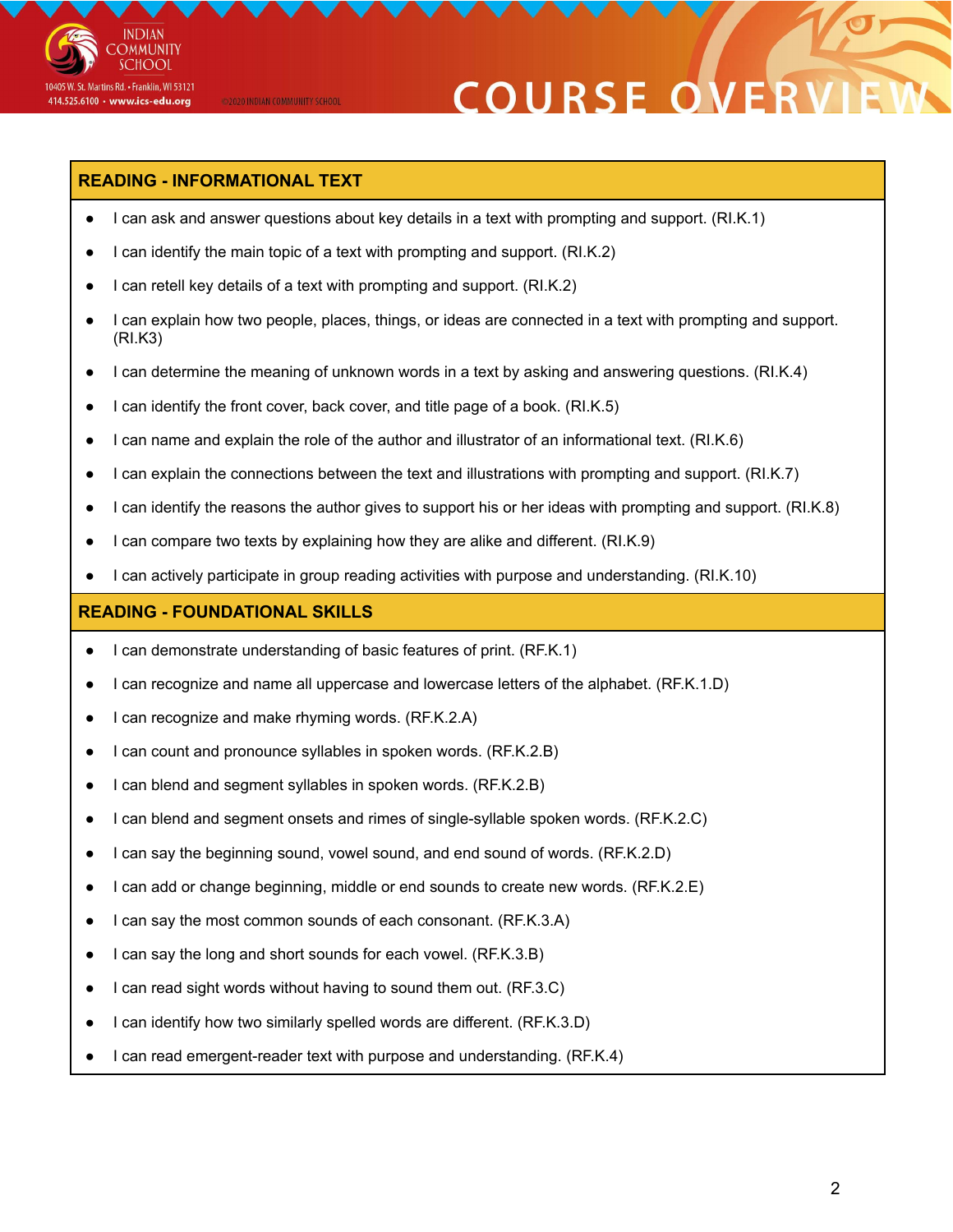

#### @2020 INDIAN COMMUNITY SCHOOL

# **COURSE OVE**

#### **WRITING**

- I can use drawing and words to tell my opinion about a topic or book. (W.K.1)
- I can use drawings and words to name and give information about a topic. (W.K.2)
- I can write a narrative story that includes pictures and words. (W.K.3)
- I can write a narrative story that includes a sequence of events. (W.K.3)
- I can write a narrative story that includes a feeling or thought about what happened. (W.K.3)
- I can add details that will help the reader understand my writing with guidance and support. (W.K.5)
- I can learn about digital tools that produce and publish writing with guidance and support. (W.K.6)
- I can work with others to research and write about a topic. (W.K.7)
- I can recall information from experiences or gather information from provided sources with guidance and support. (W.K.8)

#### **LANGUAGE**

- I can use words correctly when I write or speak. (L.K.1)
- I can print uppercase and lowercase letters. (L.K.1.A)
- I can use complete sentences in shared language activities. (L.K.1.F)
- I can write sentences using correct capitalization. (L.K.2)
- I can write sentences using correct punctuation. (L.K.2)
- I can recognize and name end punctuation marks. (L.K.2.B)
- I can write sentences using correct spelling. (L.K.2)
- I can write a letter for consonant and short vowel sounds. (L.K.2.C)
- I can spell simple words by matching sounds to letters. (L.K.2.D)
- I can identify new meanings for words I know. (L.K.4.A)
- I can use the most common prefixes and suffixes as a clue to the meaning of an unknown word. (L.K.4.B)
- I can explore word relationships and nuances in word meanings with guidance and support. (L.K.5)
- I can sort common objects into groups with guidance and support. (L.K.5.A)
- I can match common verbs and adjectives to their opposites with guidance and support. (L.K.5.B)
- I can identify real-life connections between words and their use. (K.L.5.C)
- I can recognize verbs that have similar meaning and act out the meanings to show their differences. (L.K.5.D)
- I can discover and use new words and phrases through reading, listening, and conversation. (L.K.6)